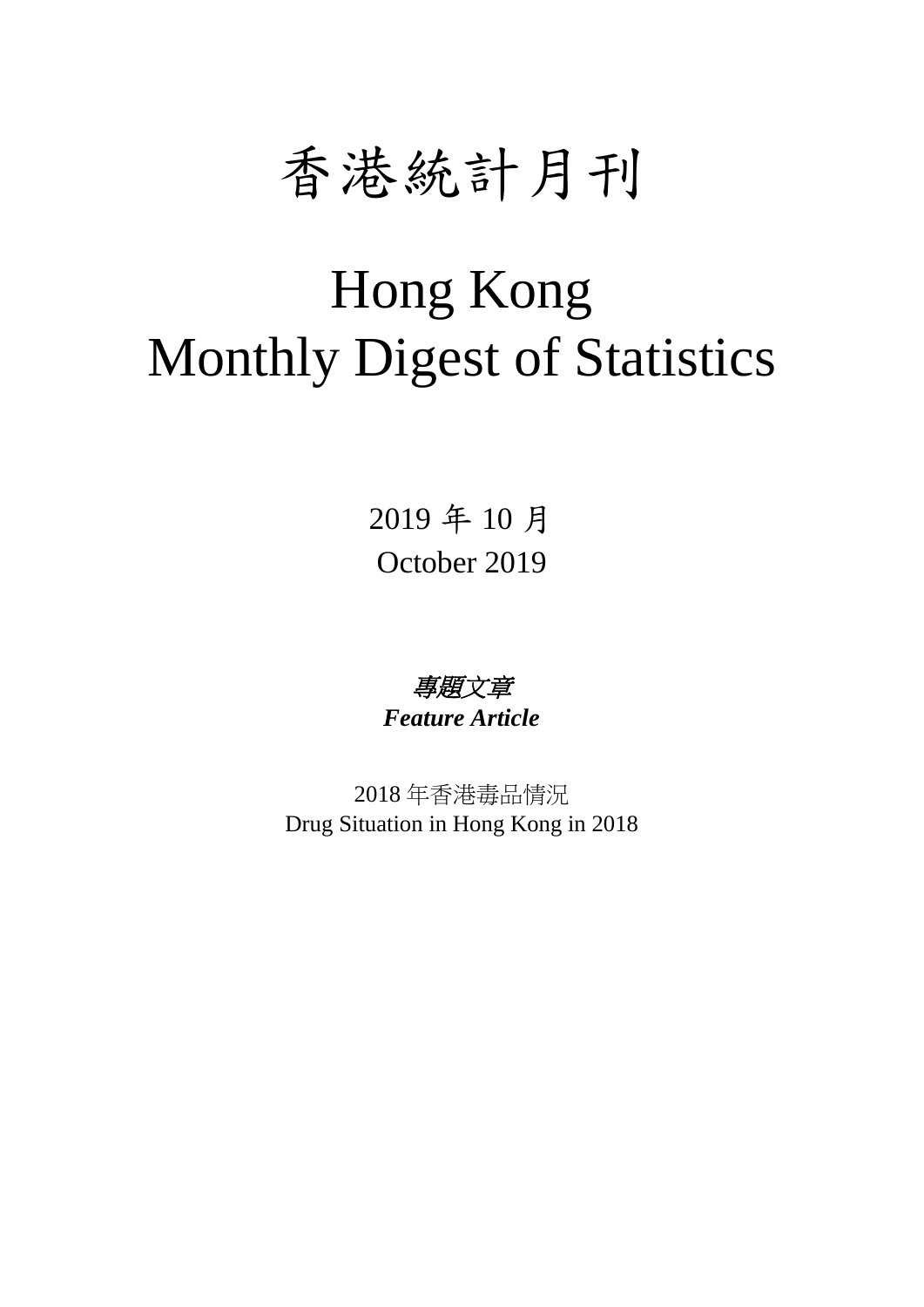## **2018** 年香港毒品情況 **Drug Situation in Hong Kong in 2018**

透過政府和社會各方努力,香港的毒品問題在過去數年有所改善。2018 年被 呈報的整體吸毒人數持續下降,但青少年吸食毒品(尤其是大麻和可卡因)有 增加跡象,而年輕成年人吸毒、隱蔽吸毒等問題仍需關注。本文旨在透過「藥 物濫用資料中央檔案室」所編製的統計資料,概述香港 2018 年的毒品情況。 此外,本文亦載列有關「2017/18年學生服用藥物情況調查」的統計數據,以 及與毒品有關的執法統計數字。這些數據及結果,就本港最新的毒品情況提供 有用資料,並支援以實證為本的模式制訂禁毒政策和措施。

Through the concerted efforts of the government and the community, the drug problem in Hong Kong has ameliorated in the past few years. While the total number of reported drug abusers continued to decline in 2018, the problems of signs of increased youth drug abuse (particularly of cannabis and cocaine), drug abuse among young adults and hidden drug abuse still require attention. This article gives an overview of the drug situation in Hong Kong in 2018 by making reference to statistics derived from the Central Registry of Drug Abuse. Moreover, statistics on the "2017/18 Survey of Drug Use among Students" and law enforcement on drug offences are presented. These data and findings provide useful information on the latest drug situation in Hong Kong, and support an evidence-based approach to the formulation of anti-drug policy and measures.

本文內的統計數字是根據政府總部保安局的資料來源所得。如對本文有任何查詢,請聯 絡政府總部保安局統計組

(電話:(852) 2867 2753;電郵:sb\_stat@sb.gov.hk)。

Statistics presented in this article are based on the data source from the Security Bureau, Government Secretariat. Enquiries on this article may be directed to the Statistics Unit, Security Bureau, Government Secretariat

(Tel. : (852) 2867 2753; E-mail : sb\_stat@sb.gov.hk).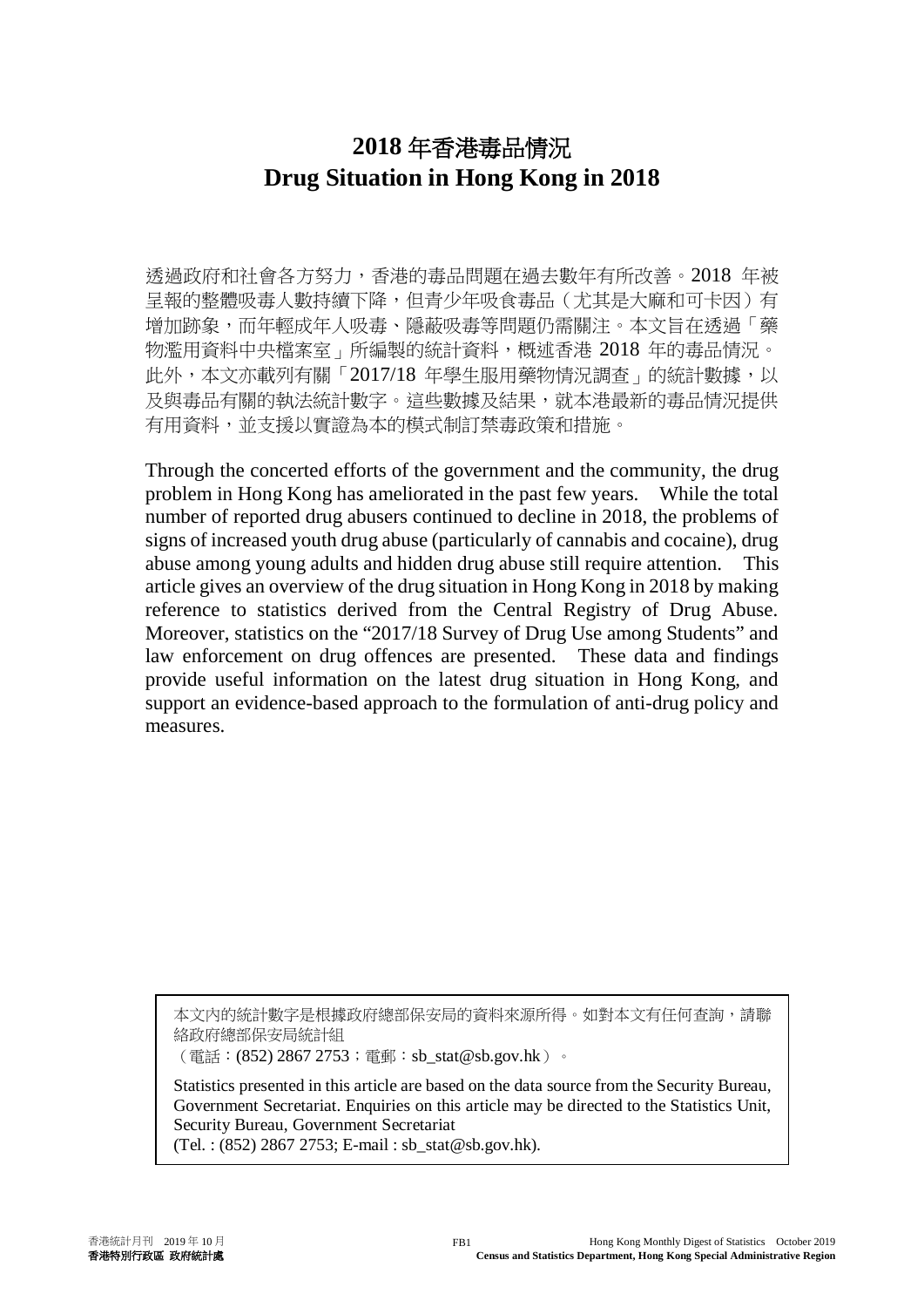### **2018** 年香港毒品情況 **Drug Situation in Hong Kong in 2018**

1.2 香港特別行政區政府保安局轄下的「藥 物濫用資料中央檔案室」(檔案室)搜集和 編製有關吸毒的統計資料。自 1972 年設立以 來,檔案室在監察本港吸毒情況方面發揮關 鍵作用。

1.3 檔案室採用自願呈報系統,紀錄曾與呈 報機構接觸而又被這些機構呈報的吸毒者資 料。呈報機構包括執法機構、戒毒治療及福 利機構、專上院校、醫院和診所。基於其性 質,檔案室不是計量本港在某一段時間內吸 毒者的確實人數,而其統計數字所顯示的是 一段時間內的吸毒趨勢。其他相關的資料來 源亦就毒品趨勢提供參考資料,包括每三年 進行一次的學生服用藥物情況調查,以及與 毒品有關的執法統計數字(例如被捕人數、 檢控及定罪數字)。

1.4 為能得到個別吸毒者和呈報機構對呈報 系統的信任,《危險藥物條例》(第134 章) 設下法定保障,規定檔案室和呈報機構備存 的所有紀錄,必須予以保密。

1.5 當局會把檔案室所整理的統計數字向禁 毒常務委員會匯報,並每季在禁毒處的網頁 (www.nd.gov.hk/tc/statistics\_list.htm) 發 布 , 禁毒處每年亦會出版一本載有主要吸毒趨勢 和 吸 毒 者特徵的報告書 (www.nd.gov.hk/tc/crda\_report.htm)。

### **1.** 引言 **1. Introduction**

1.1 本文概述 2018 年香港的毒品情況。 1.1 This article presents an overview of the drug situation in Hong Kong in 2018.

> 1.2 The Central Registry of Drug Abuse (CRDA) maintained by the Security Bureau of the Government of the Hong Kong Special Administrative Region collects and compiles statistics on drug abuse. Since its establishment in 1972, it has played a pivotal role in monitoring the drug abuse situation in Hong Kong.

> 1.3 CRDA is a voluntary reporting system recording the details of drug abusers who have come into contact with, and have been reported by its reporting agencies, including law enforcement agencies, treatment and welfare agencies, tertiary institutions, hospitals and clinics. By its nature, while CRDA does not measure the exact size of the drug abusing population in Hong Kong at any particular time, statistics derived therefrom are indicators of the trends of drug abuse over time. Other relevant sources also provide reference on the drug trends, including the triennial surveys of drug use among students and drug-related enforcement statistics (e.g. on arrests, prosecutions and convictions).

> 1.4 To secure the confidence of both individual drug abusers and reporting agencies in reporting to CRDA, statutory protection to the confidentiality of all records maintained by CRDA and reporting agencies is provided under the Dangerous Drugs Ordinance (Cap. 134).

> 1.5 Compiled statistics of CRDA are reported to the Action Committee Against Narcotics and released on the webpage of the Narcotics Division (www.nd.gov.hk/en/statistics\_list.htm) on a quarterly basis. A report on the major drug abuse trends and characteristics of drug abusers  $(www.nd.gov.hk/en/crda report.htm)$  is also published annually.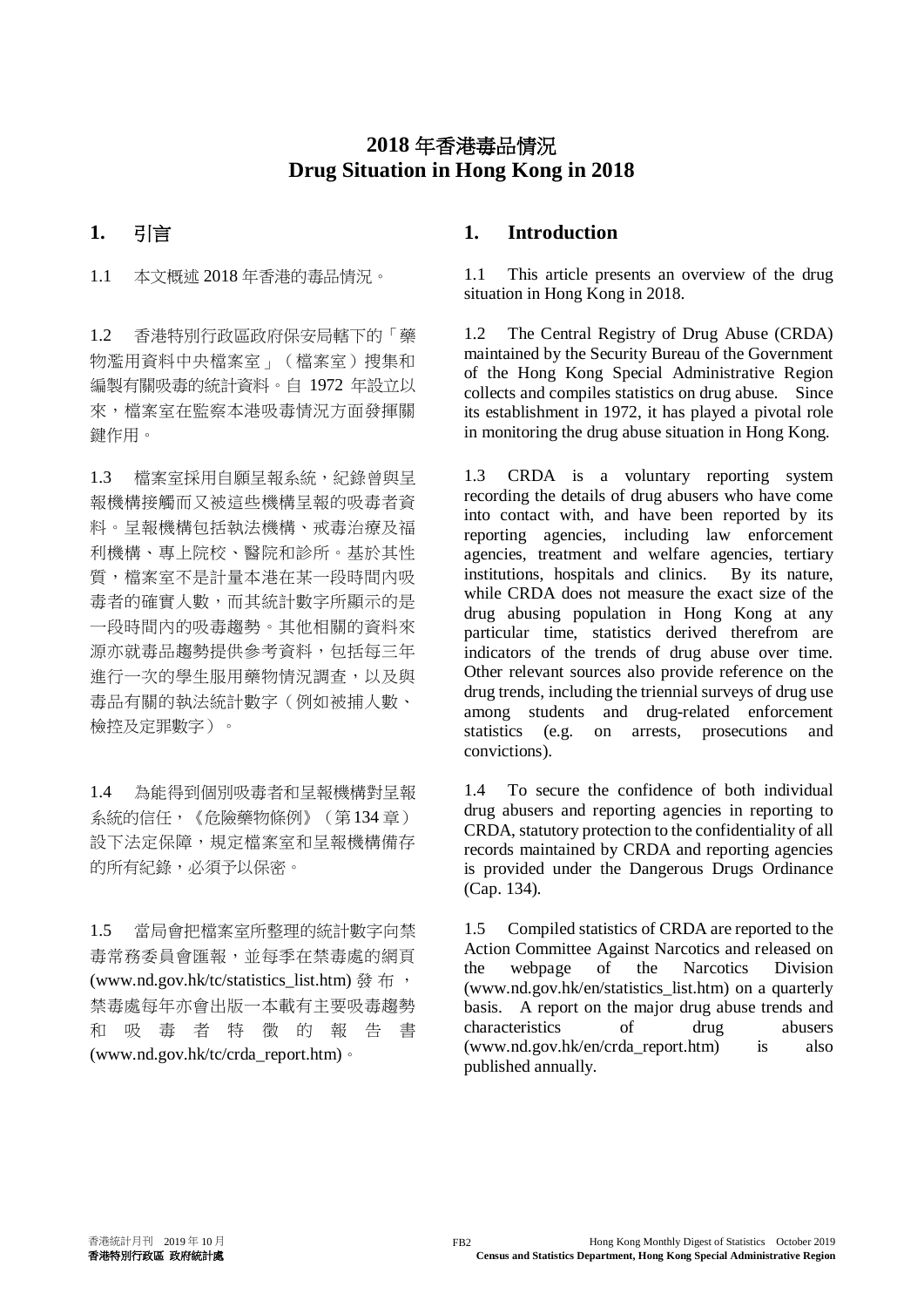2.1 作為資料呈報的準則,吸毒是指服用危 害或可能危害個人身體、精神健康或其家庭 和社會關係的物質,而劑量或服用期超過通 常視為治療作用的劑量或服用期。在本文 中,被吸食的物質分為麻醉鎮痛劑及危害精 神毒品兩大類。麻醉鎮痛劑包括海洛英、鴉 片、嗎啡、菲仕通/美沙酮等。而危害精神 毒品包括迷幻劑、鎮抑劑、興奮劑、鎮靜劑 和其他物質,例如氯胺酮、甲基安非他明 (俗稱「冰毒」)和三唑侖/咪達唑侖/佐 匹克隆。飲用酒精及吸食煙草則不被列作吸 毒。

3.1 被呈報的整體吸毒人數持續下降,但 青少年吸食毒品的人數有所增加:被呈報吸 毒者總人數在 2018 年(6 611 人)持續下 降,較 2017年(6875人)減少 4%。他們的 平均年齡由 2017 年的 40 歲上升至 2018 年的 41 歲,而首次吸毒的平均年齡則維持在 19歳,與 2017年被呈報吸毒者的情況相同。 被呈報的 21歲以下青少年吸毒者人數上升 1% ( 由 2017 年 的 468 人升至 2018 年 的 471 人),其平均年齡及首次吸毒平均年齡分 別維持在 18 歲及 16 歲。 (表 1)

3.2 年輕成年人佔首次被呈報吸毒者的比 例仍然較高:2018 年首次被呈報吸毒者人數 (1662人)較 2017年的人數(1622人)上 升 2%;21 歳以下吸毒者人數上升 3% (由 2017 年的 353 人升至 2018 年的 362 人)。21 至 35 歲年輕成年人吸毒者人數減少 1%(由 2017年的 807 人減至 2018年的 797 人),但 他們所佔比例仍處於較高的水平(2018 年佔 48%,2017 年佔 50%)。 (表 1)

#### **2.** 定義和計算法則 **2. Definitions and counting rules**

2.1 For the purpose of reporting, drug abuse is defined as the taking of substance that harms or threatens to harm the physical, mental or social wellbeing of an individual, in doses above or for periods beyond those normally regarded as therapeutic. In this article, substances of abuse are broadly divided into two categories - narcotics analgesics and psychotropic substances. Narcotics analgesics include heroin, opium, morphine, physeptone/ methadone, etc. while psychotropic substances include hallucinogens, depressants, stimulants, tranquillizers<br>and other substances such as ketamine. and other substances such as ketamine, methamphetamine (commonly known as "Ice") and triazolam/midazolam/zopiclone. Taking alcohol and tobacco is however not regarded as drug abuse.

### **3.** 檔案室的數據 **3. CRDA figures**

3.1 **Continued decline in the total number of reported drug abusers, but increased number of young drug abusers:** there was a continued decline in the total number of reported drug abusers in 2018 (at 6 611), which was 4% lower than that in 2017 (at 6 875). Their average age had increased from 40 years in 2017 to 41 years in 2018, while the average age of first abuse remained at 19 years, the same as that reported in 2017. For reported young drug abusers aged under 21, the number increased by 1% (from 468 in 2017 to 471 in 2018). Their average age and average age of first abuse remained at 18 years and 16 years respectively. (Table 1)

3.2 **Continued relatively high proportion of newly reported abusers being young adults:** the number of newly reported drug abusers in 2018 (at 1 662) was 2% higher than that in 2017 (at 1 622). The number of those aged under 21 increased by 3% (from 353 in 2017 to 362 in 2018). For young adult drug abusers aged 21 to 35, while the number decreased by 1% (from 807 in 2017 to 797 in 2018), their proportion remained at a relatively high level (48% in 2018 and 50% in 2017). (Table 1)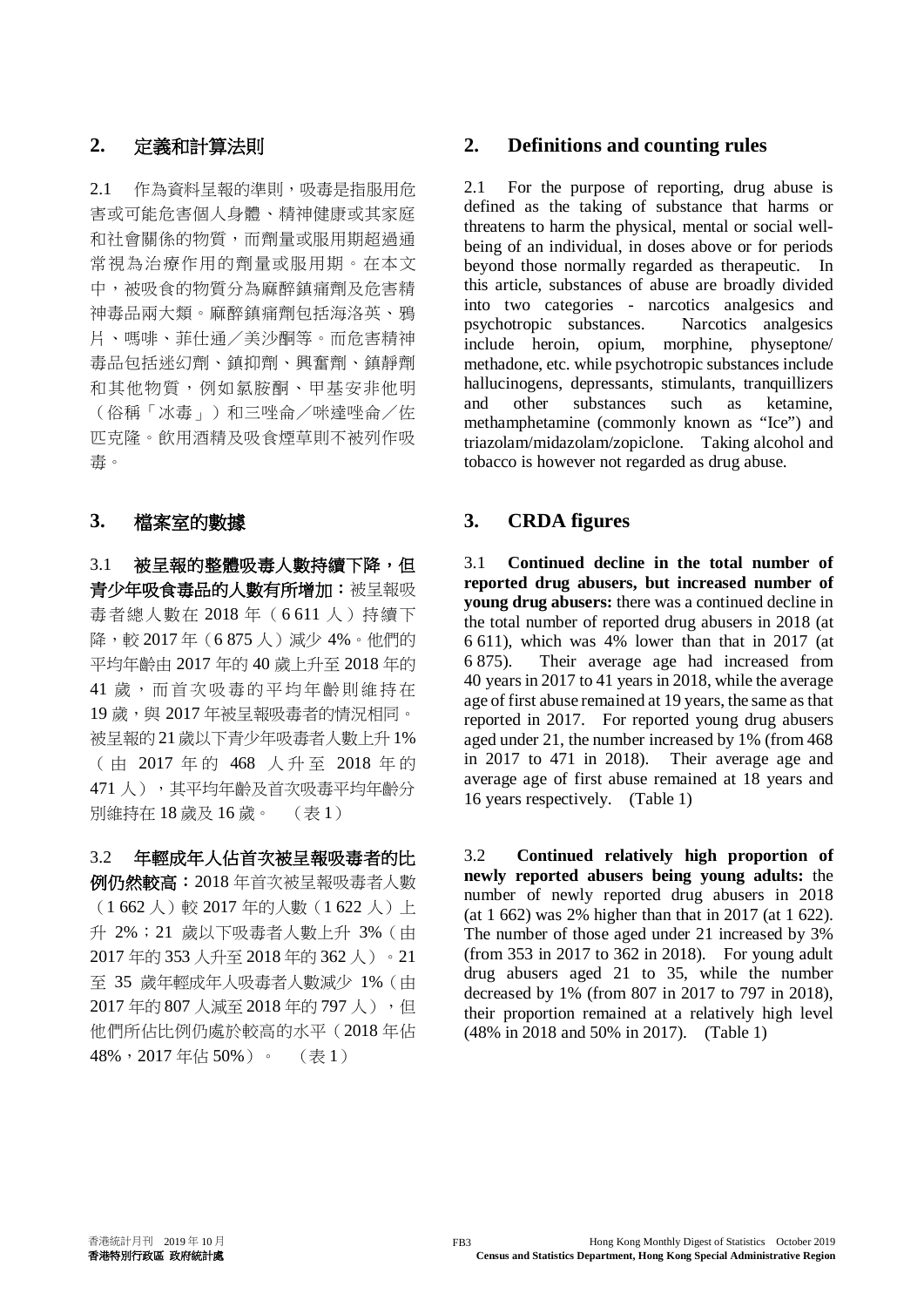### 表 **1 2017** 年及 **2018** 年按年齡組別劃分的被呈報吸毒人數

| 年齡組別<br>Age group                  | 首次被呈報吸毒者<br><b>Newly reported drug abusers</b> |                 | 所有被呈報吸毒者<br>All reported drug abusers |                    |
|------------------------------------|------------------------------------------------|-----------------|---------------------------------------|--------------------|
|                                    | 2017                                           | 2018            | 2017                                  | 2018               |
| 人數<br>No. of persons               |                                                |                 |                                       |                    |
| 所有年齡組別 All age groups              | 1622                                           | 1662<br>$(+2%)$ | 6875                                  | 6 611<br>$(-4%)$   |
| $\leq$ 21                          | 353                                            | 362<br>$(+3%)$  | 468                                   | 471<br>$(+1%)$     |
| $21 - 35$                          | 807                                            | 797<br>$(-1%)$  | 2071                                  | 1841<br>$( -11\%)$ |
| $\geq 36$                          | 462                                            | $(+9%)$<br>503  | 4 3 3 6                               | $(-1%)$<br>4 2 9 9 |
| 平均年齡(歲)                            |                                                |                 |                                       |                    |
| Average age (years)                |                                                |                 |                                       |                    |
| 所有年齡組別 All age groups              | 30                                             | 31              | 40                                    | 41                 |
| $\leq$ 21                          | 18                                             | 18              | 18                                    | 18                 |
| 首次吸毒平均年齡(歲)                        |                                                |                 |                                       |                    |
| Average age of first abuse (years) |                                                |                 |                                       |                    |
| 所有年齡組別 All age groups              | 23                                             | 23              | 19                                    | 19                 |
| $\leq$ 21                          | 16                                             | 16              | 16                                    | 16                 |

**Table 1 Reported drug abusers by age group, 2017 and 2018** 

註釋: 括號內的數字是指與前一年比較的變動百分率。 Note : Figuresin brackets are the percentage changes over the preceding year.

3.3 隱蔽吸毒問題仍然值得關注:半數在 2018 年首次被呈報吸毒者的毒齡(即由初次 吸毒至被檔案室呈報機構呈報的時間)達 4.7 年或以上(2017 年的數字為 4.6 年)。 58% 的被呈報吸毒者只在自己和朋友家中吸 毒(2017 年的數字為 58%)。 (圖 1)

3.3 **Hidden drug abuse still a concern:** half of the newly reported drugs abusers in 2018 had a drug history (i.e. the time for abusers to be reported to CRDA by reporting agencies from their first drug abuse) of at least 4.7 years (4.6 years in 2017). 58% of the reported drug abusers took drugs at home or friend's home only (58% in 2017). (Chart 1)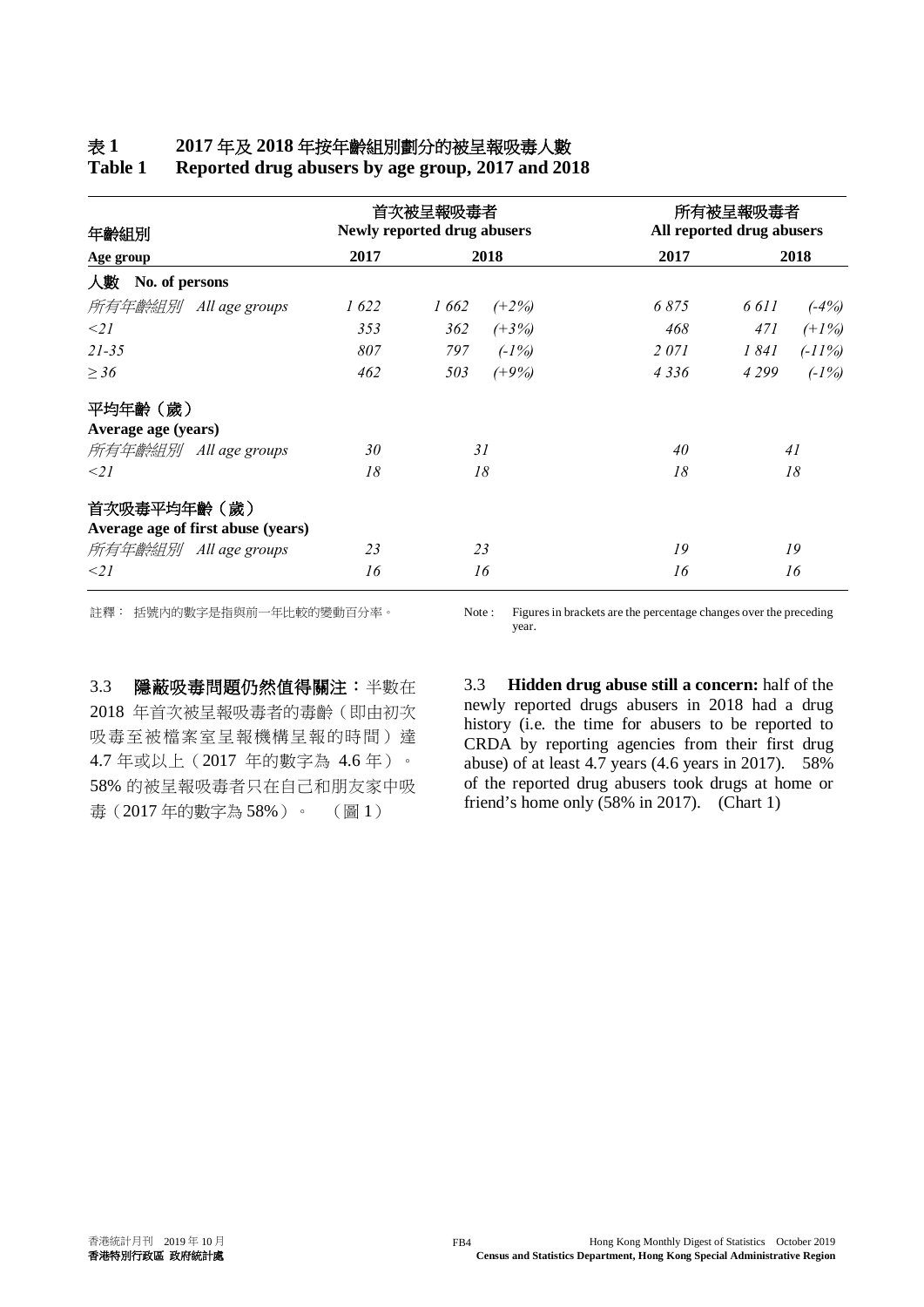### 圖 **1 2017** 年及 **2018** 年被呈報吸毒者的吸毒地點分布 **Chart 1 Locality of abusing drugs of reported drug abusers, 2017 and 2018**



(1) 其他地點包括公眾地方如休憩地方/公園/公 廁、的士高/卡拉 OK 和會所/大廈/酒店/酒 吧內舉行的派對場合等。

3.4 吸食危害精神毒品仍然普遍:被呈報 吸食危害精神毒品總人數( 2018 年 有 3 894 人)繼續高於吸食麻醉鎮痛劑的總人數 (2018 年有3 598 人)。在首次被呈報者中, 有關數字的差別更為明顯(2018 年吸食危害 精神毒品人數及吸食麻醉鎮痛劑人數分別為 1 458 人及 217 人)。吸食危害精神毒品的人 數較 2017 年下跌 5%(由 4 080 人減至 3 894 人);而吸食麻醉鎮痛劑(絕大部分為 吸食海洛英者)的人數下跌 3% (由 3 725 人 減至 3 598 人)。 (圖 2)

註釋: 數字不包括吸毒地點不詳的人士。 <br>Notes: Figures exclude persons with unknown locality of abusing drugs.

(1) Other localities include public areas like recreation area/ public park/public toilet, disco/karaoke and party gathering in club house/building/hotel/bar, etc.

3.4 **Continued prevalence of psychotropic substance abuse:** the total number of reported psychotropic substance abusers (PSAs) (at 3 894 in 2018) continued to be higher than that of narcotics analgesics abusers (at 3 598 in 2018). The difference was more evident among the newly reported abusers (number of PSAs and narcotics analgesics abusers at 1 458 and 217 respectively in 2018). Compared with 2017, the number of PSAs reduced by 5% (from 4 080 to 3 894), while that of the narcotics analgesics abusers (vast majority being heroin abusers) decreased by 3% (from 3 725 to 3 598). (Chart 2)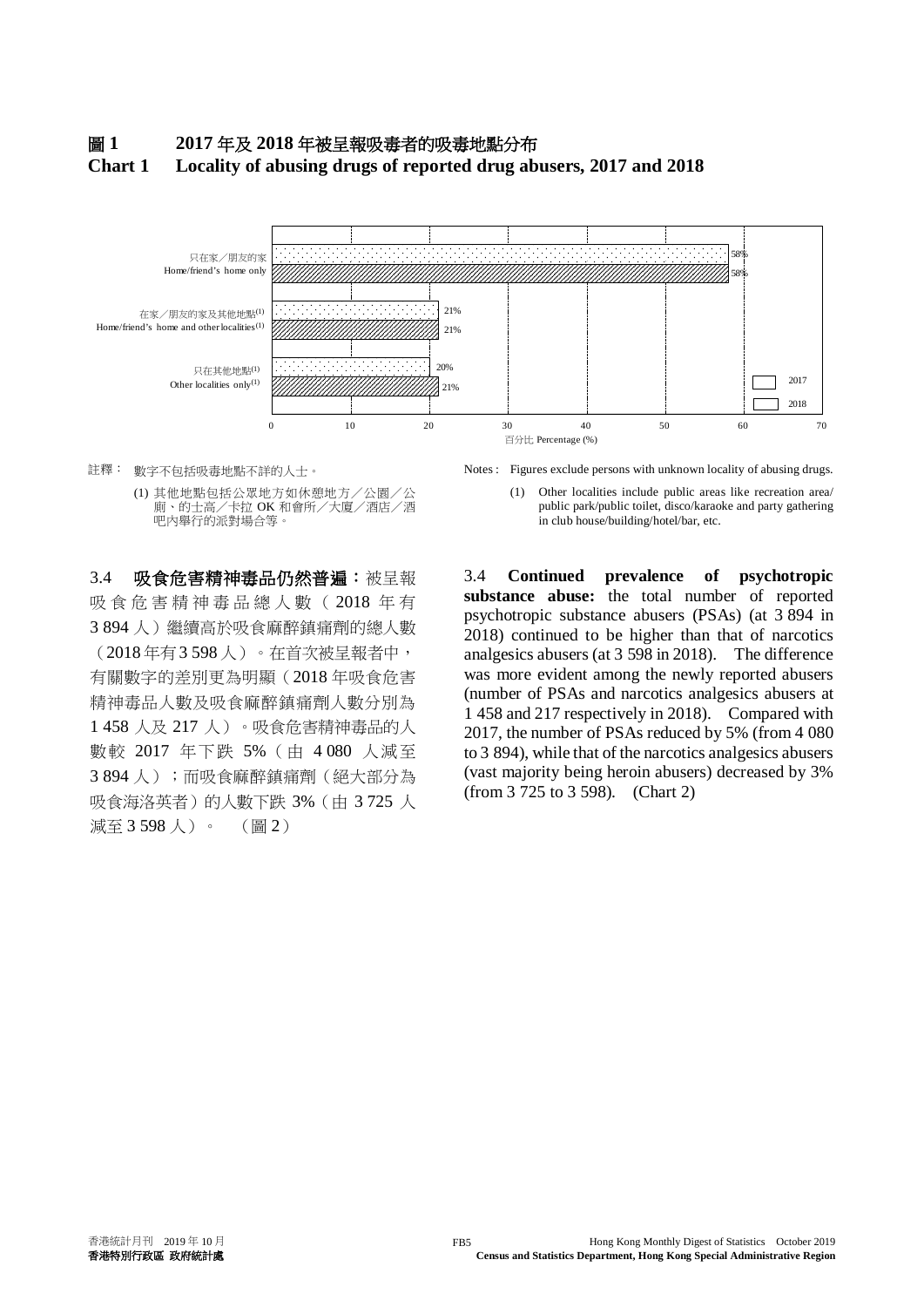圖 **2 2017** 年及 **2018** 年被呈報吸食危害精神毒品及麻醉鎮痛劑人數

**Chart 2 Reported abusers of psychotropic substances and narcotics analgesics, 2017 and 2018** 



註釋: 個別吸毒者在某年內可同時吸食麻醉鎮痛劑及危害精 神毒品。因此,被呈報吸食這兩類毒品的人數之總和 會大於同年被呈報吸毒者的總人數。

3.5 吸食大麻和可卡因的人數增加:海洛 英仍然是最常被吸食的毒品,被呈報吸食人 數減少 3%(由 2017 年的 3 722 人減至 2018 年的 3 597 人)。甲基安非他明(俗稱 「冰毒」)繼續是最常被吸食的危害精神毒 品,其次是可卡因及三唑侖/咪達唑侖/佐 匹克隆。被呈報吸食「冰毒」的總人數減少 15%(由 2017 年的 1 784 人減至 2018 年的 1 518 人);被呈報吸食可卡因的總人數上升 10%(由 2017 年的 871 人升至 2018 年的 962 人);而被呈報吸食三唑侖/咪達唑侖/ 佐匹克隆的總人數則上升 2%(由 2017 年的 883 人升至 2018 年的 904 人);氯胺酮排第 四位,被呈報吸食人數減少 23%(由 2017 年 的 627 人減至 2018 年的 485 人);大麻排第 五位,但被呈報吸食人數上升 17%(由 2017 年的 402 人升至 2018 年的 472 人)。 (圖 3)



Notes : An individual abuser may take both narcotics analgesics and psychotropic substances during a given year. Hence, the sum of the numbers of reported abusers of these two categories of drugs could be greater than the total number of reported drug abusers in the same year.

括號內的數字是指與前一年比較的變動百分率。 Figures in brackets are the percentage changes over the preceding year.

> 3.5 **Increased cannabis and cocaine abuse**: heroin remained the most common type of drug abused, with the number of reported abusers having decreased by 3% (from 3 722 in 2017 to 3 597 in 2018). For psychotropic substances, methamphetamine (commonly known as "Ice") continued to be the most popular, followed by cocaine and triazolam/midazolam/zopiclone. The total number of reported "Ice" abusers decreased by 15% (from 1 784 in 2017 to 1 518 in 2018), that of cocaine abusers increased by 10% (from 871 in 2017 to 962 in 2018), while that of triazolam/midazolam/zopiclone abusers increased by 2% (from 883 in 2017 to 904 in 2018). Ketamine was the fourth, with the number of reported abusers having decreased by 23% (from 627 in 2017 to 485 in 2018). Cannabis came fifth, but the number of reported abusers increased by 17% (from 402 in 2017 to 472 in 2018). (Chart 3)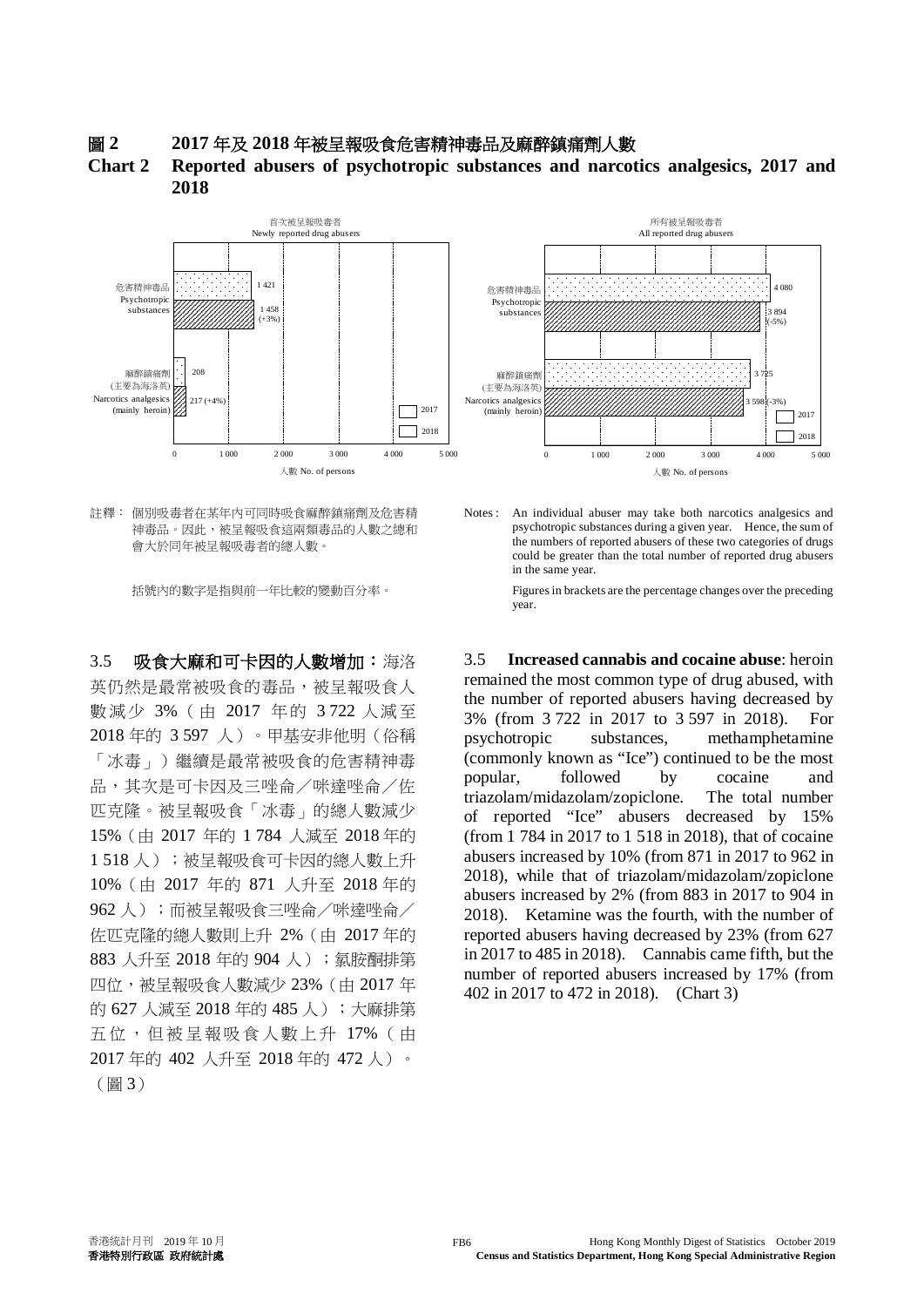### 圖 **3 2017** 年及 **2018** 年按毒品種類劃分的被呈報吸毒人數 **Chart 3 Reported drug abusers by type of drugs abused, 2017 and 2018**



註釋: 個別被呈報吸毒者在某年內可被呈報吸食多於一種 毒品。

3.6 可卡因是被呈報 21 歲以下青少年吸毒 者最常吸食的危害精神毒品,其次是大麻及 「冰毒」。吸食可卡因及大麻的人數見上 升。被呈報吸食可卡因的人數上升 11%(由 2017年的 233 人升至 2018年的 258 人); 被 呈報吸食大麻的人數上升 19%(由 2017 年的 129 人升至 2018 年的 153 人),而被呈報吸 食「冰毒」的人數則減少 39%(由 2017 年的 140 人減至 2018 年的 85 人)。

3.7 在 2018年,最普遍的吸毒原因是「避 免因沒有吸食毒品而感到不適」、「解悶/ 情緒低落/壓力」及「受到同輩朋友影響/ 想和同輩朋友打成一片」。 (圖 4)

Notes : More than one type of drugs abused may be reported for an individual drug abuser in a given year.

括號內的數字是指與前一年比較的變動百分率。 Figures in brackets are the percentage changes over the preceding year.

> 3.6 For reported young drug abusers aged under 21, the most popular psychotropic substance abused was cocaine, followed by cannabis and "Ice". Increased cocaine and cannabis abuse was observed. The number of reported cocaine abusers increased by 11% (from 233 in 2017 to 258 in 2018), that of cannabis abusers increased by 19% (from 129 in 2017 to 153 in 2018), while that of "Ice" abusers decreased by 39% (from 140 in 2017 to 85 in 2018).

> 3.7 In 2018, the most common reasons for taking drugs were "to avoid discomfort of its absence", "to relieve boredom/depression/stress" and "peer influence/to identify with peers". (Chart 4)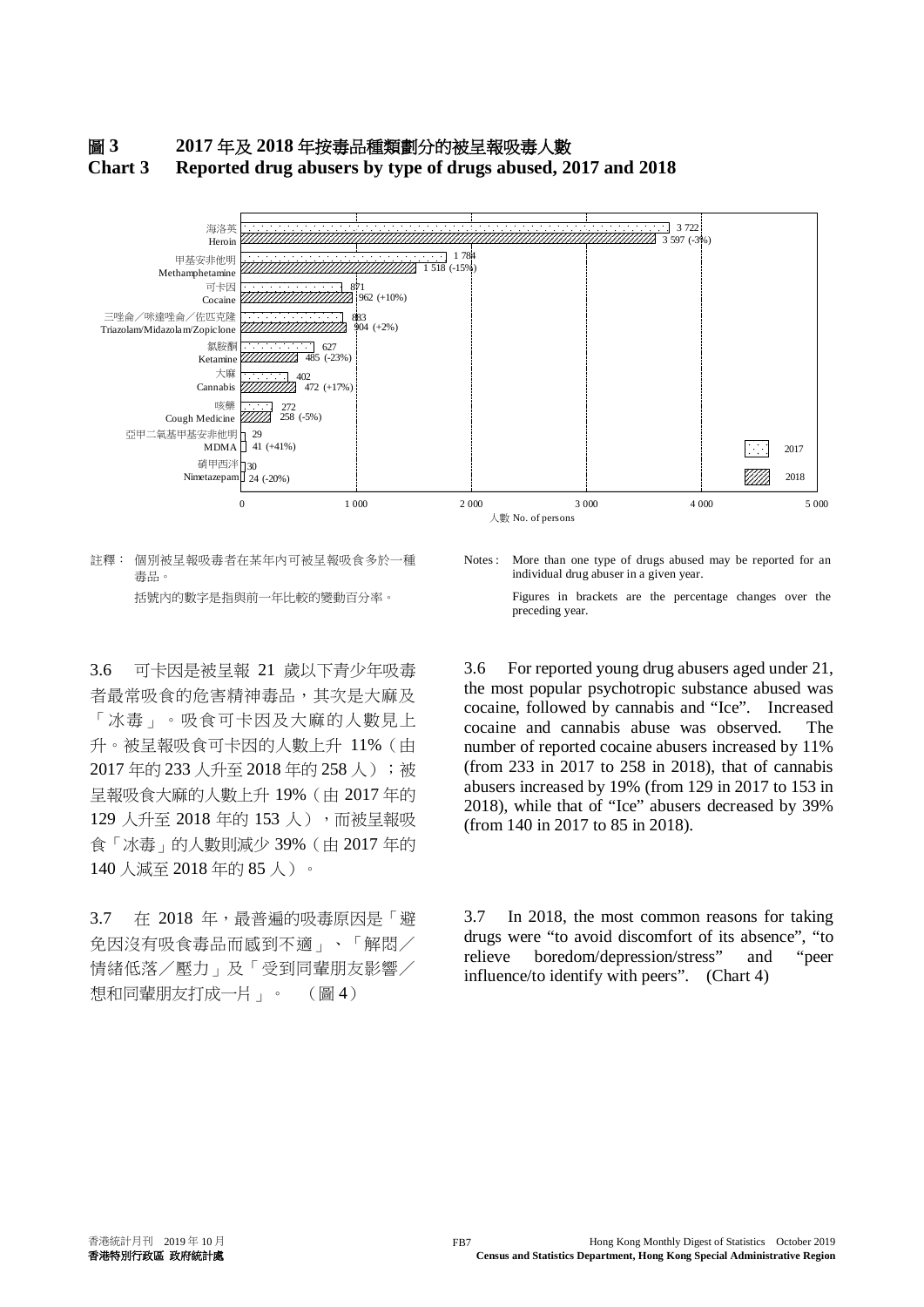### 圖 **4 2017** 年及 **2018** 年被呈報吸毒者的現時吸毒主要原因分布 **Chart 4 Major reason for current drug use of reported drug abusers, 2017 and 2018**



個別被呈報吸毒者在某年內可被呈報多於一個當時 吸毒原因。

4.1 「2017/18 年學生服用藥物情況調查」 (「2017/18 年學生調查」)<sup>1</sup>於 2017/18 學年 進行,結果顯示曾吸食毒品學生<sup>2</sup>的人數由 2014/15 年學生調查的 14 500 人上升 23% 至 17 800 人,反映青少年吸毒有增加的跡象。

註釋: 數字不包括當時吸毒原因不詳的人士。 <br>Notes: Figures exclude persons with unknown reason for the then drug use.

> More than one reason for the then drug use may be reported for an individual drug abuser in a given year.

### **4. 2017/18** 年學生服用藥物情況調查 **4. The 2017/18 Survey of Drug Use among Students**

4.1 The 2017/18 Survey of Drug Use among Students (the  $2017/18$  Student Survey)<sup>1</sup>, conducted in the 2017/18 school year, revealed that the number of lifetime drug-taking students<sup>2</sup> increased by  $23\%$  from 14 500 in the 2014/15 Student Survey to 17 800, which suggested signs of increased drug abuse among youngsters.

2 "Lifetime drug-taking students" referred to students who had ever taken drugs at least once in their lifetime.

<sup>1</sup> 「2017/18 年學生調查」抽樣調查了超過 230 所學校/ 院校約 120 700 名高小至專上程度的全日制學生,佔 整體超過 1 100 所學校/院校的 705 600 名學生約 17% 。該調查報告可於禁毒處網頁下載 (www.nd.gov.hk/tc/survey\_of\_drug\_use\_17-18.htm)。

<sup>2</sup> 「曾吸食毒品學生」指曾經吸食毒品最少一次的學 生。

<sup>1</sup> The 2017/18 Student Survey enumerated some 120 700 full-time students at upper primary to post-secondary levels from over 230 schools/institutions, representing about 17% of the student population of 705 600 from over 1 100 schools/institutions. The survey report can be downloaded from the webpage of the Narcotics Division (www.nd.gov.hk/en/survey\_of\_drug\_use\_17-18.htm).